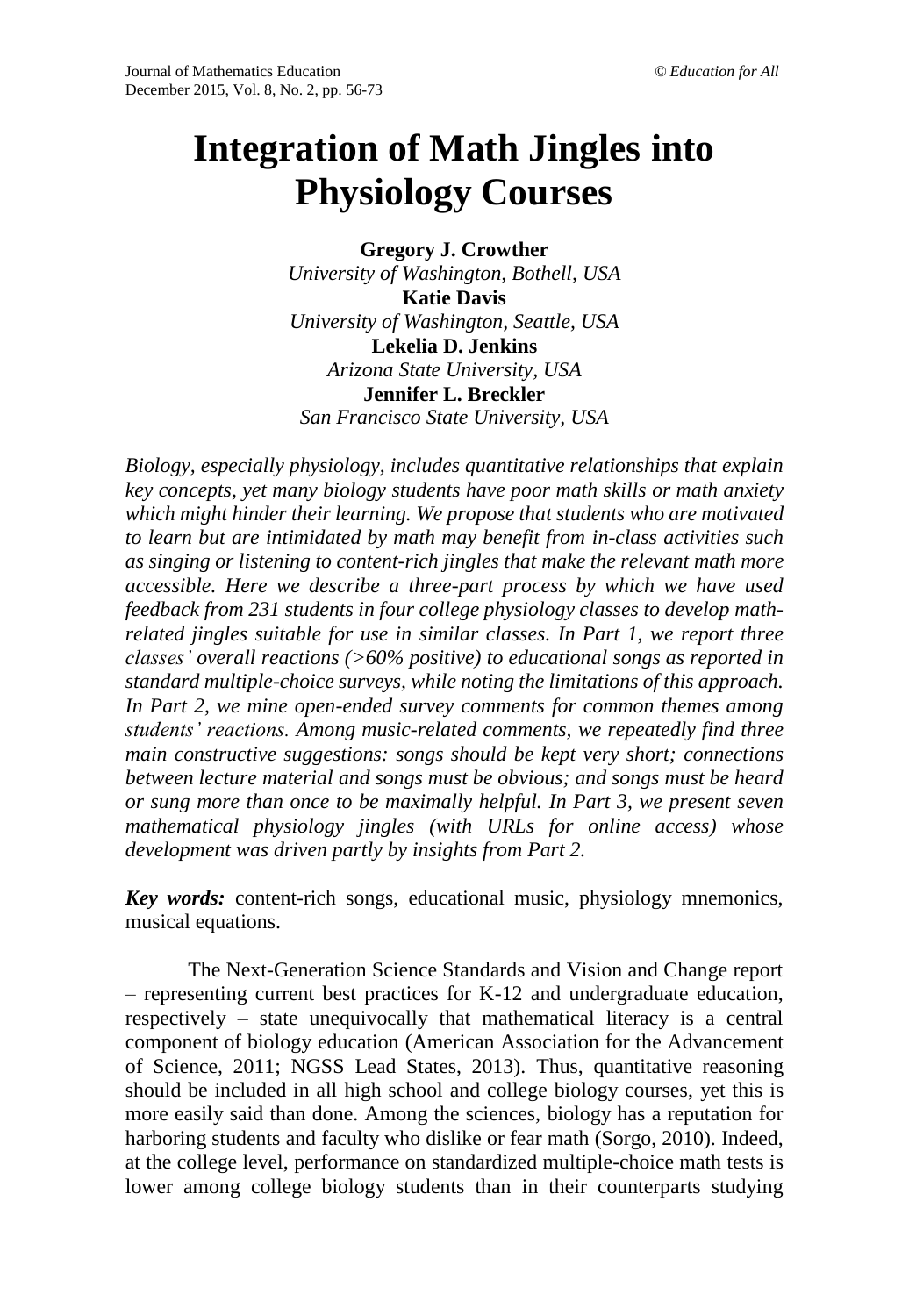computer science, physical science, and engineering (Wai et al., 2009). We and others have observed that many college biology students struggle with many aspects of simple algebraic equations: remembering them, solving them, grasping their conceptual meaning, embracing their relevance to biology, and so forth (Breckler et al., 2013; Watkins & Elby, 2013).

Numerous possible strategies for improving biology students' math skills have been noted by authors such as Madlung et al. (2011). These include incorporating more math problems into biology classes, incorporating more biology problems into math classes, creating more math-centric biology textbooks, getting biologists and mathematicians to team-teach biology, and developing new hybrid biology/math courses. These approaches could perhaps be complemented with efforts to make math more fun and engaging for the students, thus reducing barriers to learning. In the context of teaching statistics, Lesser & Pearl (2008) offer a "taxonomy of fun" – including such modalities as humor, kinesthetic activity, music, and poetry – and advice on implementing fun activities. More specifically, the use of music to enliven mathematics and statistics courses has been discussed cogently by others (Robertson & Lesser, 2013; Lesser, 2014) and is a primary theme of this special issue.

Here we explore a somewhat different use of music: to emphasize and clarify important mathematical relationships found in *biology* courses. In particular, we show how simple equations can be presented and sometimes explained in the form of song lyrics, potentially promoting both memorization and understanding. Our efforts are focused on physiology, a core component of biomedical science taken annually by hundreds of thousands of high school, undergraduate, and graduate/professional students in North America alone (Human Anatomy & Physiology Society, 2006).

Our long-term goal is to determine whether content-rich STEM songs can improve students' academic performance, as suggested by some previous reports (VanVoorhis, 2002; McCurdy et al., 2008; Smolinski, 2011; Lesser et al., 2014). However, the answer to this question may depend heavily on whether students like the songs and the pedagogy in which they are embedded. Thus, as a preliminary step toward our ultimate goal, we have used students' feedback on classroom song interventions to guide the creation of short math jingles that may be broadly useful to physiology teachers and students. The purpose of this paper, therefore, is to report on this feedback-guided song development process and the songs resulting from it; we plan to assess actual learning gains in future work.

### **Methods**

#### **General Methods**

**Courses and students studied.** As part of our ongoing exploration of educational science music (Crowther, 2012a; Crowther & Davis, 2013;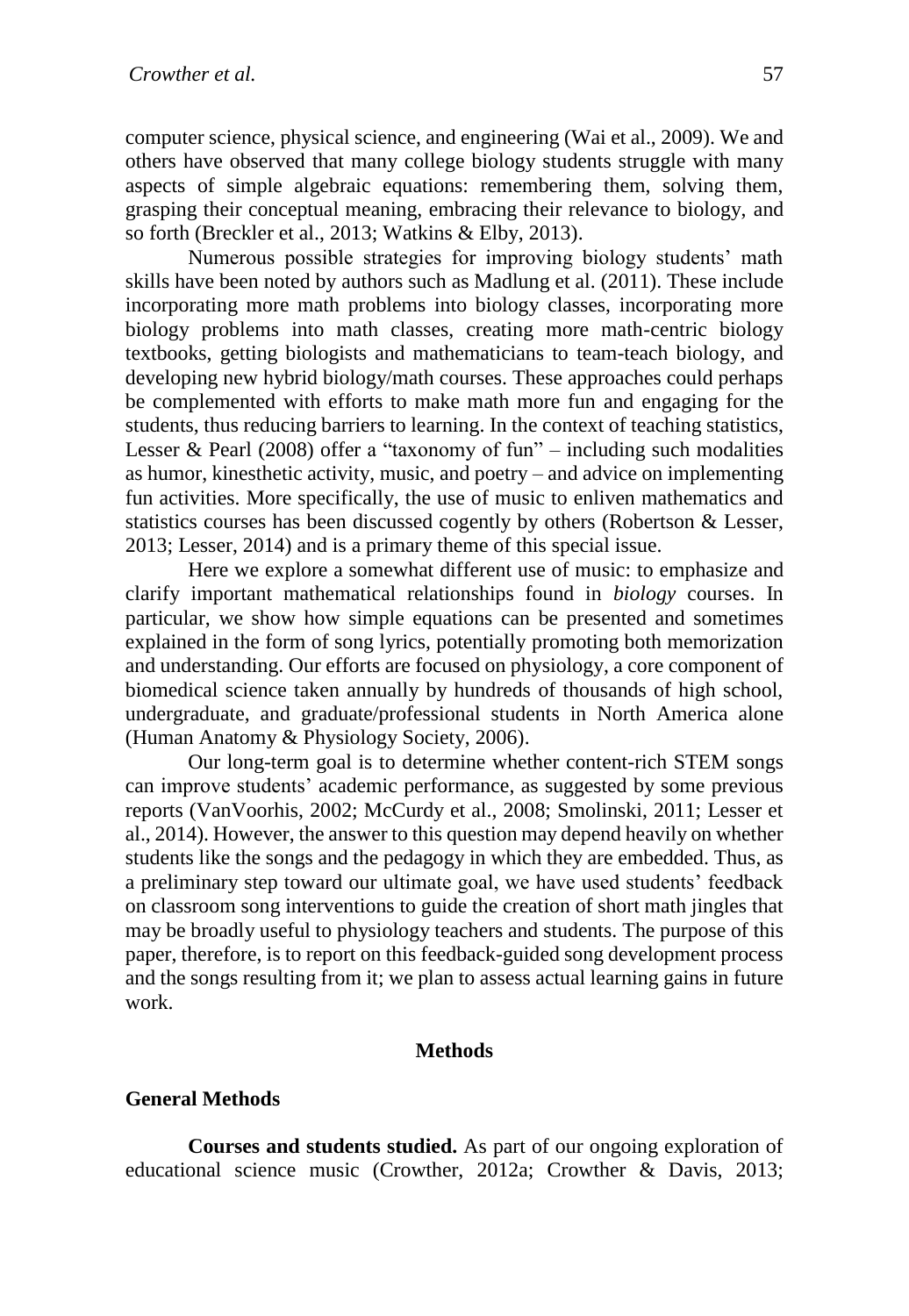Crowther et al., 2016), we collected and examined feedback on educational songs used by the lead author in teaching quarter-long (11-week) undergraduate physiology courses on three different campuses during 2014 and 2015. The courses and campuses are as follows: Biology 220 (Introductory Physiology), University of Washington-Seattle (UWS; 145 to 573 students); Biology 241- 242 (Human Anatomy & Physiology for pre-nursing students), South Seattle College (SSC; 18 students) and University of Washington-Bothell (UWB; 27 students); Biology 352 (Anatomy & Physiology for biology majors), UWB (30 students). The 200-level courses (220 and 241-242) are considered introductory courses and are taken mostly by freshmen, sophomores, and juniors of various majors; the 300-level course (351) is taken predominantly by junior and senior biology majors. While detailed demographic information on the students was not obtained, the proportion of "non-traditional" (older) students is relatively low at UWS, somewhat higher at UWB, and even higher at SSC.

Different subsets of the above courses were used in the three different parts of the study described below; Table 1 shows which courses were used in which parts. In order to maximize narrative clarity, the study's parts are not presented in a strictly chronological order.

**Song development.** Five to nine physiology songs were incorporated into each of the above courses; 26 different songs were used in all. Songs were generally written specifically for the above courses by the lead author. The songs were intended to cover material central to many physiology courses, and to present information as well as possible within the constraints of musical rhythms and rhymes. Seven of the songs covered mathematical relationships, as discussed below.

**Song implementation in the classroom.** Songs were generally performed live by the instructor in the classroom *a cappella* (without instruments), though karaoke backing tracks were used occasionally. Each song was performed once. Lyrics were simultaneously provided to students via PowerPoint slides. Students were sometimes encouraged to sing along and/or make gestures illustrating the meaning of the lyrics. Lyrics and sheet music were also available to students outside of class via the instructor's website, but links to these files were not always included on the slides.

**Ethical treatment of human subjects.** No personally identifiable information was collected in this study. Because this study's surveys were originally created and administered primarily for purposes of course development, they were not prospectively reviewed by an Institutional Review Board (IRB). However, the subsequent decision to publish the data was approved by the Human Subjects Division of the University of Washington.

**Researcher positionality.** The lead author taught all of the students surveyed in this study. In presiding over the classes listed above, he made no attempt to hide his enthusiasm for science-based music, and may have given students the impression that he expected them to enjoy it as well. Thus, it is possible that the lead author's position of authority over the students influenced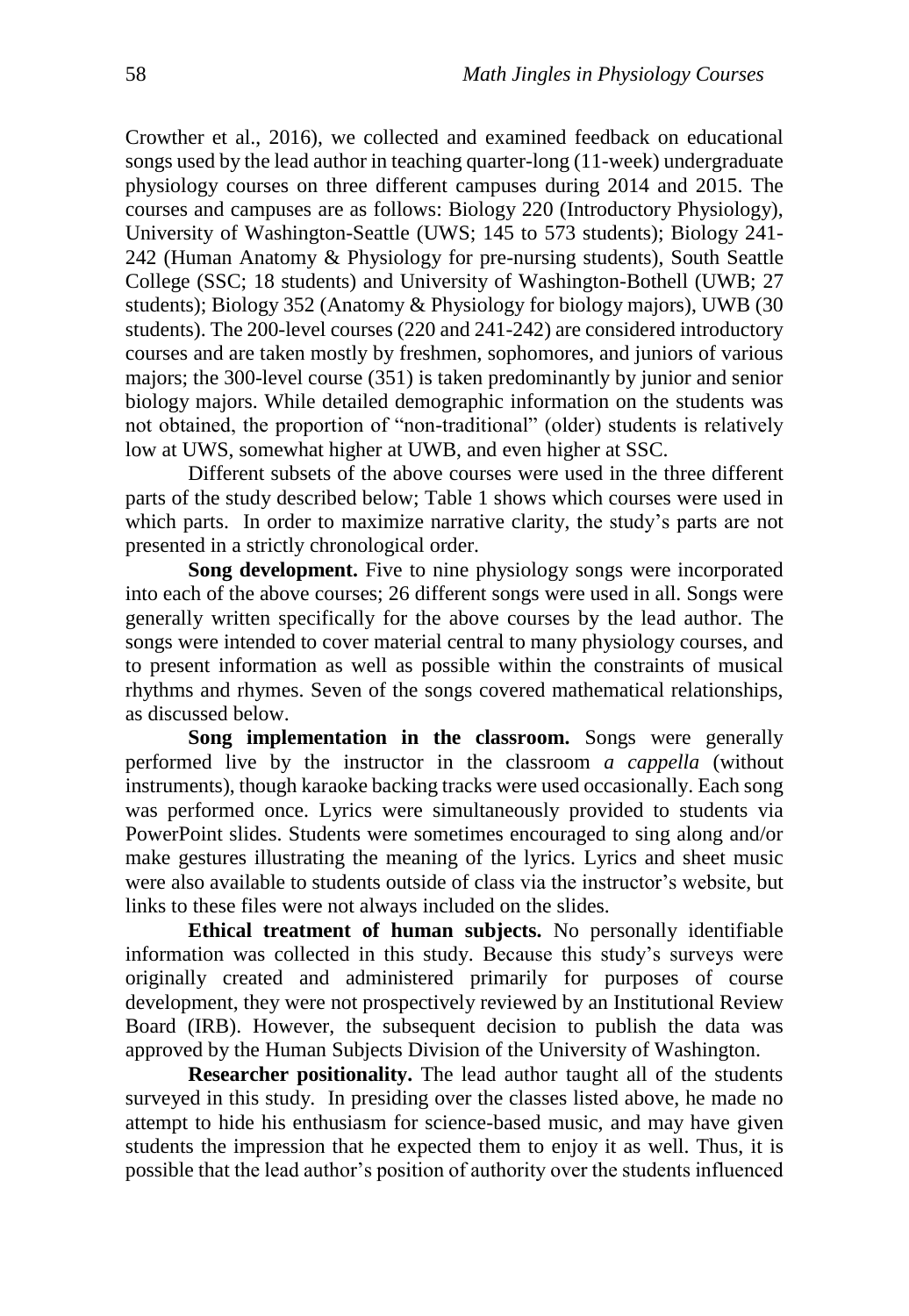| Table 1<br><b>Timeline of Study</b>                                     |                         |                  |                         |                                     |                         |  |  |
|-------------------------------------------------------------------------|-------------------------|------------------|-------------------------|-------------------------------------|-------------------------|--|--|
|                                                                         | <b>Spring</b><br>2014   | Summer<br>2014   | Winter<br>2015          | <b>Spring</b><br>2015               | Summer<br>2015          |  |  |
| Part 1: Students' overall<br>reactions to physiology<br>songs           |                         |                  | <b>Bio</b> 241<br>(SSC) | <b>Bio</b> 241<br>352<br>&<br>(UWB) |                         |  |  |
| Part $2 \cdot$ Students' detailed<br>reactions to physiology<br>songs   | <b>Bio</b> 220<br>(UWS) |                  |                         |                                     |                         |  |  |
| Part 3: Development of a<br>suite of math -themed<br>physiology jingles |                         | Bio 220<br>(UWS) | <b>Bio</b> 352<br>(UWB) | Bio 352<br>(UWB)                    | <b>Bio</b> 242<br>(UWB) |  |  |

the students' responses even though the responses were collected anonymously. The other authors had no relationship with the lead author's students.

# **Part 1: Students' Overall Reactions to Physiology Songs**

All SSC and UWB students completed Likert-style survey questions of the following format: "To what degree did [course component] help you learn the material? (A) very helpful, (B) helpful, (C) neither helpful nor unhelpful, (D) unhelpful, (E) very unhelpful." Course components that we asked about included songs as well as (depending on the quarter) in-class discussions, inclass worksheets, kinesthetic movements, laboratory exercises, and study guides/practice tests. These surveys were completed by >90% of enrolled students. To simplify analysis, the categorical responses above were converted to numbers between 0 (very unhelpful) and 4 (very helpful).

# **Part 2: Students' Detailed Reactions to Physiology Songs**

**General UW student evaluations of teaching.** UWS students completed standard anonymous end-of-quarter course evaluations administered by UW's Office of Educational Assessment. These evaluations asked students to rate many aspects of the course and the instructor on a 0-to-5 scale, and also to answer the following open-ended questions: "Was this class intellectually stimulating? Did it stretch your thinking? Why or why not? What aspects of this class contributed most to your learning? What aspects of this class detracted from your learning? What suggestions do you have for improving the class?" These optional evaluations were completed (either online or in person, depending on the quarter) by 59% to 76% of enrolled students (depending on the quarter).

To classify students' song-related comments, the following categories were created post hoc. (A) Songs were a positive aspect of the course, without specific mention of themes C, D, or E below. (B) Songs were a negative aspect of the course, without specific mention of themes C, D, or E below. (C) Songs'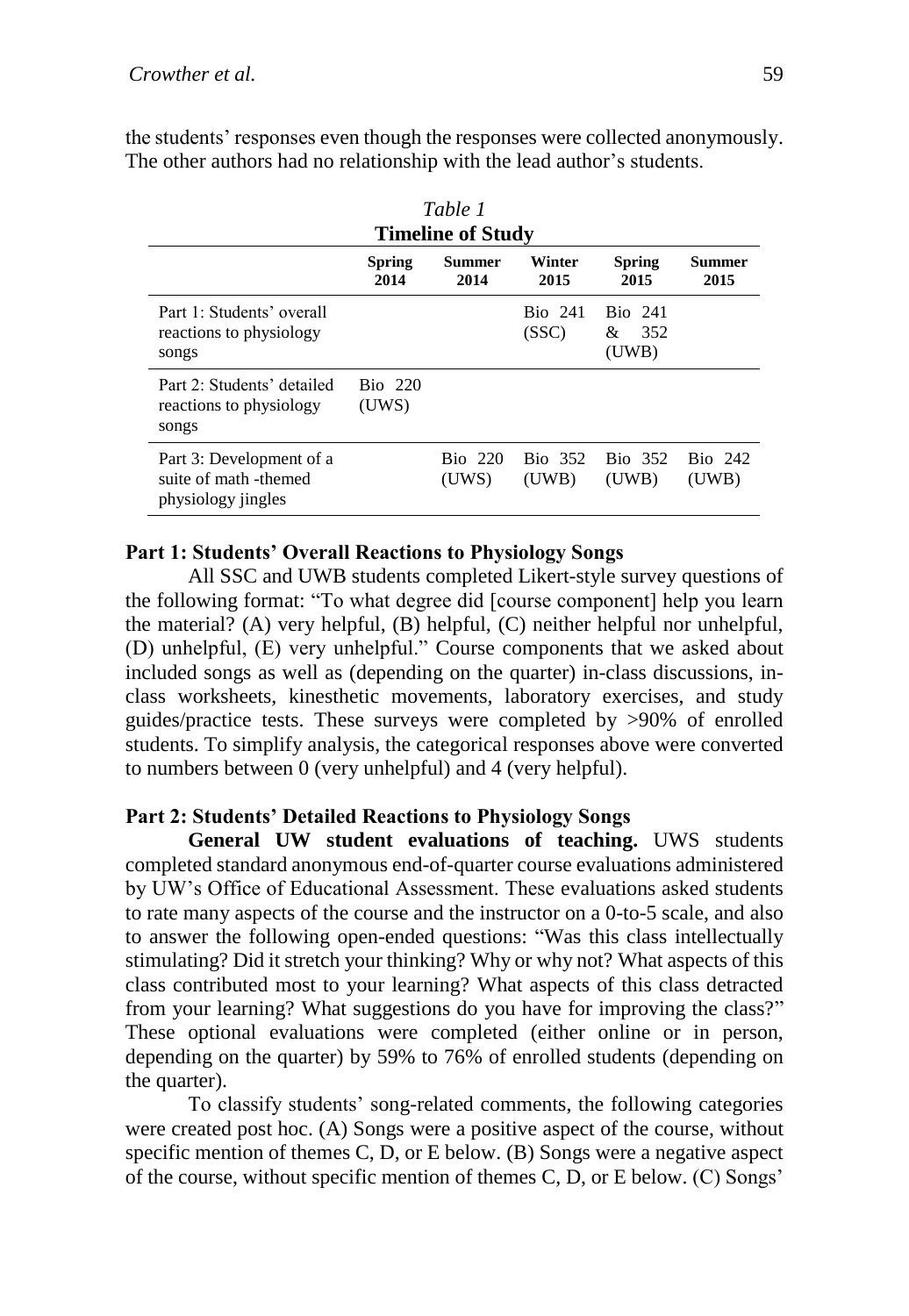length and/or class time devoted to discussing them were excessive. (D) Connections between song lyrics and lectures were not always clear or strong. (E) Songs would be more beneficial if heard or sung multiple times (i.e., more than the one time each was presented in class).

**Song-specific survey.** After one quarter, Biology 220 students at UWS were invited to complete a survey about the six specific songs used during that quarter: "Erythropoietin," "Fick's Law of Diffusion," "Meet My Threshold," "Surface Area-to-Volume Ratio," "The Sodium Jeer," and "Where Is That Sound?" ("Fick's Law of Diffusion" and "Surface Area-to-Volume Ratio" focused on mathematical relationships; the others did not.) Performance and discussion of these songs – which varied greatly in style and length – collectively filled 24 minutes of class time, spread over 17 hours of animal physiology lectures. (An additional 17 hours of plant physiology lectures did not include songs and were not covered by this survey.) Students were asked to rate each song as a very poor use of class time, poor use of class time, okay use of class time, good use of class time, or very good use of class time. To simplify the analysis, these categorical responses were converted to numbers between 0 (very poor use of class time) and 4 (very good use of class time). Students were also asked whether the maximum amount of class time that should be devoted to a content-rich song should be 0 minutes, 1-2 minutes, 3-4 minutes, 5-6 minutes, 7-10 minutes, 10-20 minutes, or more than 20 minutes. This survey was completed by only 15% of enrolled students, probably reflecting the delayed timing of the survey and the limited motivation of students to complete it at that point.

## **Part 3: Development of a Suite of Math-Themed Physiology Jingles**

In reflecting on Part 2 of this study, the lead author decided to expand his repertoire of math-related songs beyond "Fick's Law of Diffusion" and "Surface Area-to-Volume Ratio." He identified additional mathematical relationships that seemed sufficiently important to merit inclusion in most physiology survey courses. He then wrote out key phrases about each relationship and tried to find rhythms and melodies that suited these phrases. For example, the central lesson of Poiseuille's Law is that flow is proportional to vessel radius raised to the 4<sup>th</sup> power. The idea arose that this relationship could be captured in the phrase "r times r times r times r," with the repetition of the key variable providing appropriate emphasis. The song was then built around this phrase, with a verse to introduce the topic and a chorus to deliver the equation itself (Figure 1).

In this manner, over several quarters, the lead author created five additional math-themed songs for his physiology courses. Songs were intended to be brief – and thus may be considered "jingles" rather than full songs – as well as clear, pleasant, and easy to sing. These goals were not 100% compatible with each other; for example, changing the above-mentioned phrase to "radius" times radius times radius times radius" would improve its clarity but would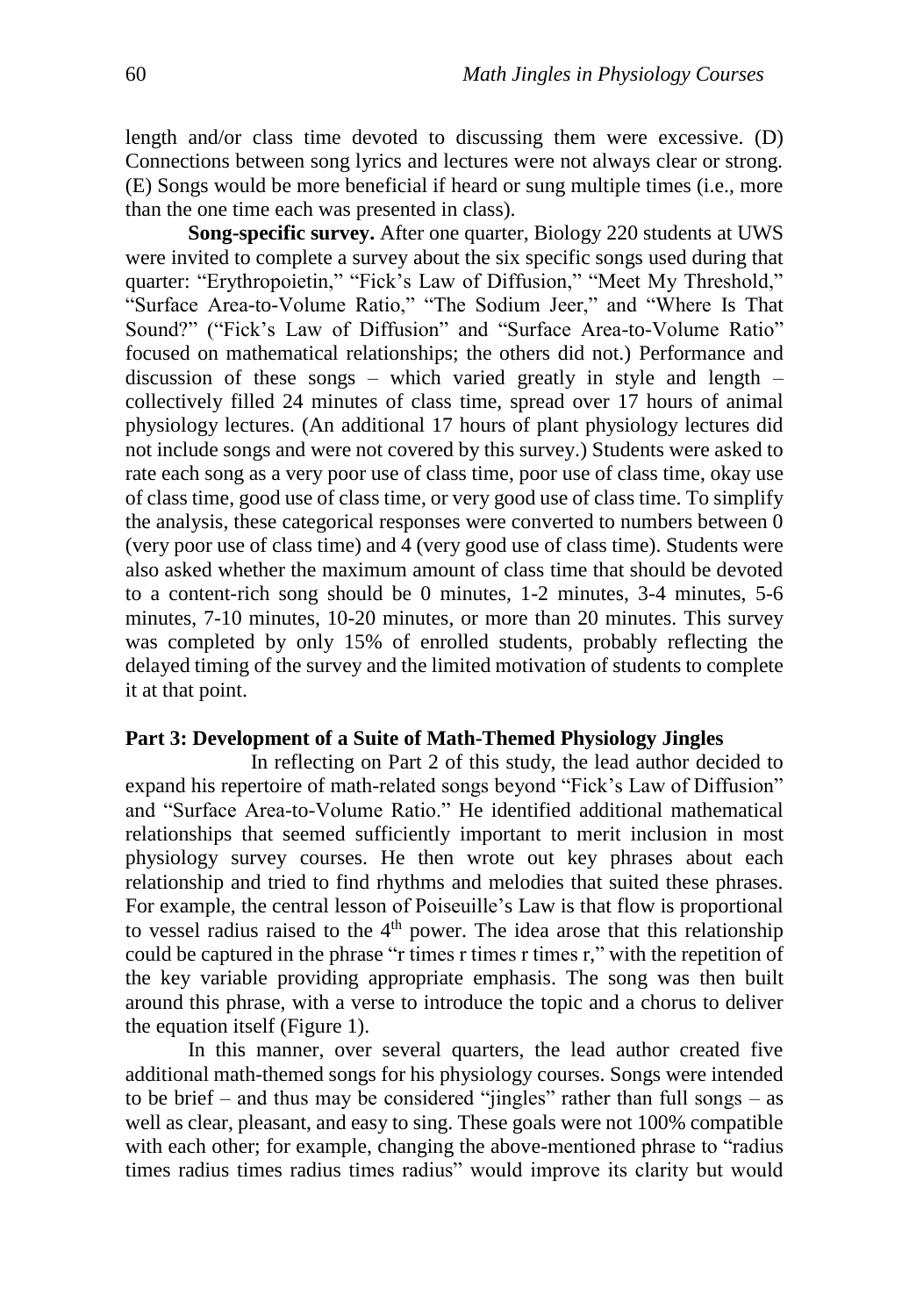compromise its musicality. Since some ambiguities are unavoidable, we use them to spark class discussions, as exemplified by the questions provided in the Appendix.

#### **Results and Discussion**

#### **Part 1: Students' overall reactions to physiology songs**

As part of the lead author's teaching, he routinely inserts content-rich songs into lectures. Our initial assessments of this approach were usually limited to multiple-choice surveys asking students whether they liked the songs and/or whether the songs helped them learn. Data from three different classes of physiology students are shown in Figure 2. These data suggest that most students (60 to 67%, depending on the course) find the songs helpful or very helpful, as opposed to neutral (18% to 37%) or unhelpful or very unhelpful (0%) to 12%).

Additional analysis of surveys from these courses suggested an important caveat regarding the Figure 2 data: students' ratings of the songs might reflect their overall satisfaction with the course content and/or instructor as much as or moreso than their specific opinions of the songs per se. That is, the more the students like the course content and/or instructor, the more highly they will tend to rate songs (and other tools), irrespective of the specific merits of the songs (or other tools). This possibility first occurred to us when we found strong correlations between SSC Biology 241 students' ratings of the songs and their ratings of other teaching tools, with  $R^2$  values of 0.88 (songs vs. kinesthetic movements), 0.39 (songs vs. worksheets), and 0.48 (songs vs. labs). We had previously assumed that students' reactions to songs would be independent of their reactions to other course tools because, for example, the songs were written by the course instructor (G.J.C.), whereas the lab exercises were taken from a standard mass-published lab manual.

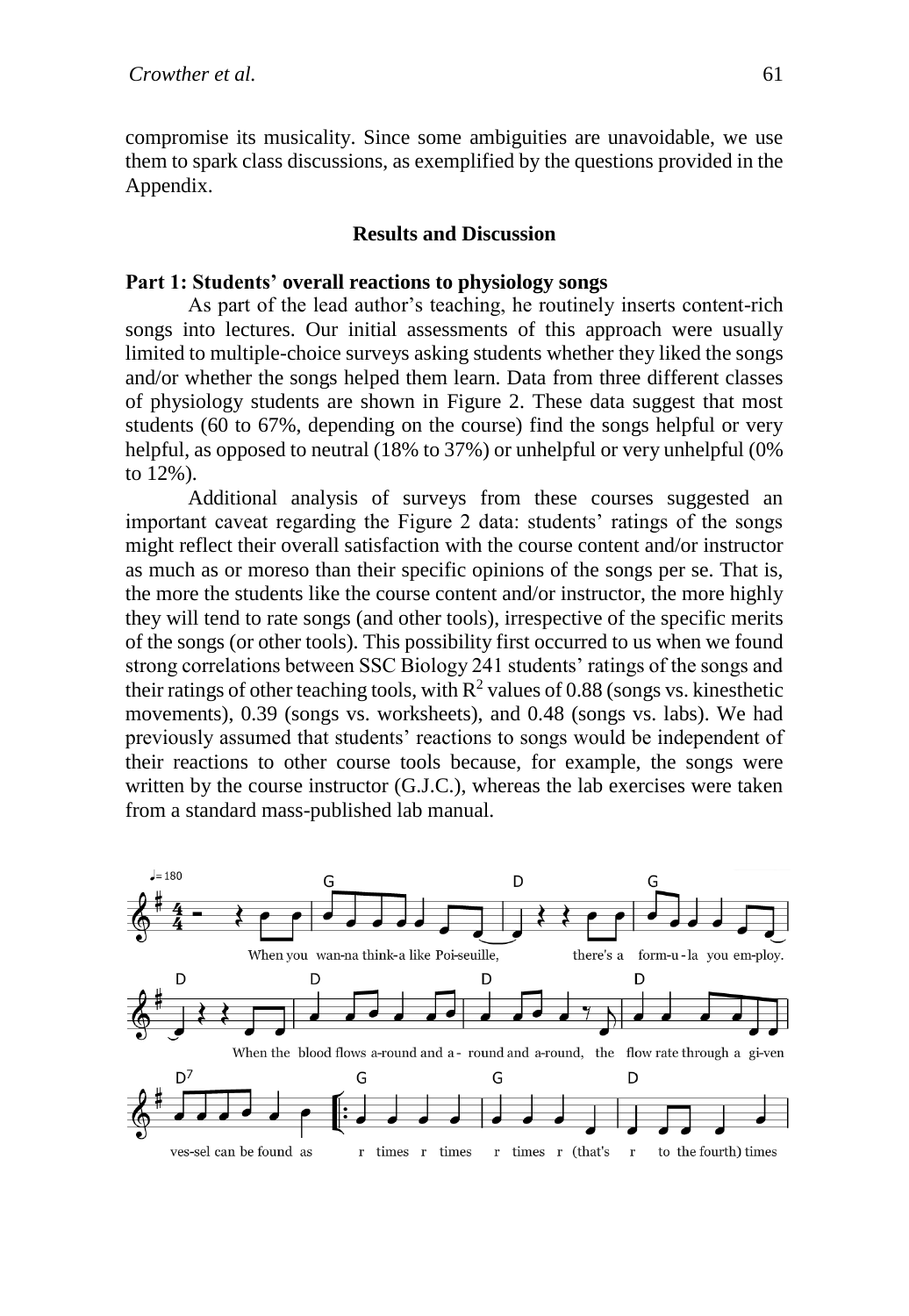

*Figure 1.* **Sheet music for the jingle "Poiseuille's Law of Laminar Flow."**

Having noticed these correlations retrospectively at SSC, we then prospectively tested their occurrence in two physiology courses (Biology 241 and Biology 352) at a different institution (UWB). These courses used somewhat different teaching tools and multiple lab instructors, but the same classroom lecturer (G.J.C.). We again found highly significant correlations between students' perceived usefulness of the songs and their perceived usefulness of other tools (songs vs. in-class discussions:  $R^2 = 0.16$ , p=0.002; songs vs. study guides:  $R^2 = 0.16$ , p=0.003). Thus, "bleed-over" of overall satisfaction into ratings of songs (or any specific course component) likely biases the latter. Additional support for this interpretation comes from surveys from the same course (Biology 220) taught by G.J.C. two consecutive quarters in a row at the same institution (UWS). From the first quarter to the second quarter, students' ratings of the course content rose from 3.2 to 3.8 on a 5-point scale, and their ratings of the instructor's contribution to the course rose from 3.0 to 4.0; likewise, the percentage of music-related survey comments that were positive (as opposed to mixed or negative) climbed from 33% (46 of 140) to 61% (11 of 18). While other explanations for these quarter-to-quarter changes cannot be ruled out, the data are consistent with the idea that students' ratings of specific instructional features (such as music, in our case) are biased by their overall opinion of the course content and/or instructor. This argument has previously been advanced (though not about music in particular) by others such as d'Apollonia & Abrami (1997) and Young (2006). A practical implication is that any class's ratings of songs should be interpreted in the context of its overall "baseline" satisfaction with the course. Several previous studies of educational STEM songs (McLachlin, 2009; Grossman & Watson, 2015; Weinhaus & Massey, 2015; Yee Pinn Tsin, 2015), including our own (Crowther & Davis, 2013), have omitted this important context. Future studies could address this issue by reporting students' ratings of music alongside their ratings of other aspects of the course. Students who give a course's music a 4 on a 1 to-5 scale might be considered pro-music if they give 3s to most other parts of a course, but perhaps not if they give 4.5s to most other parts.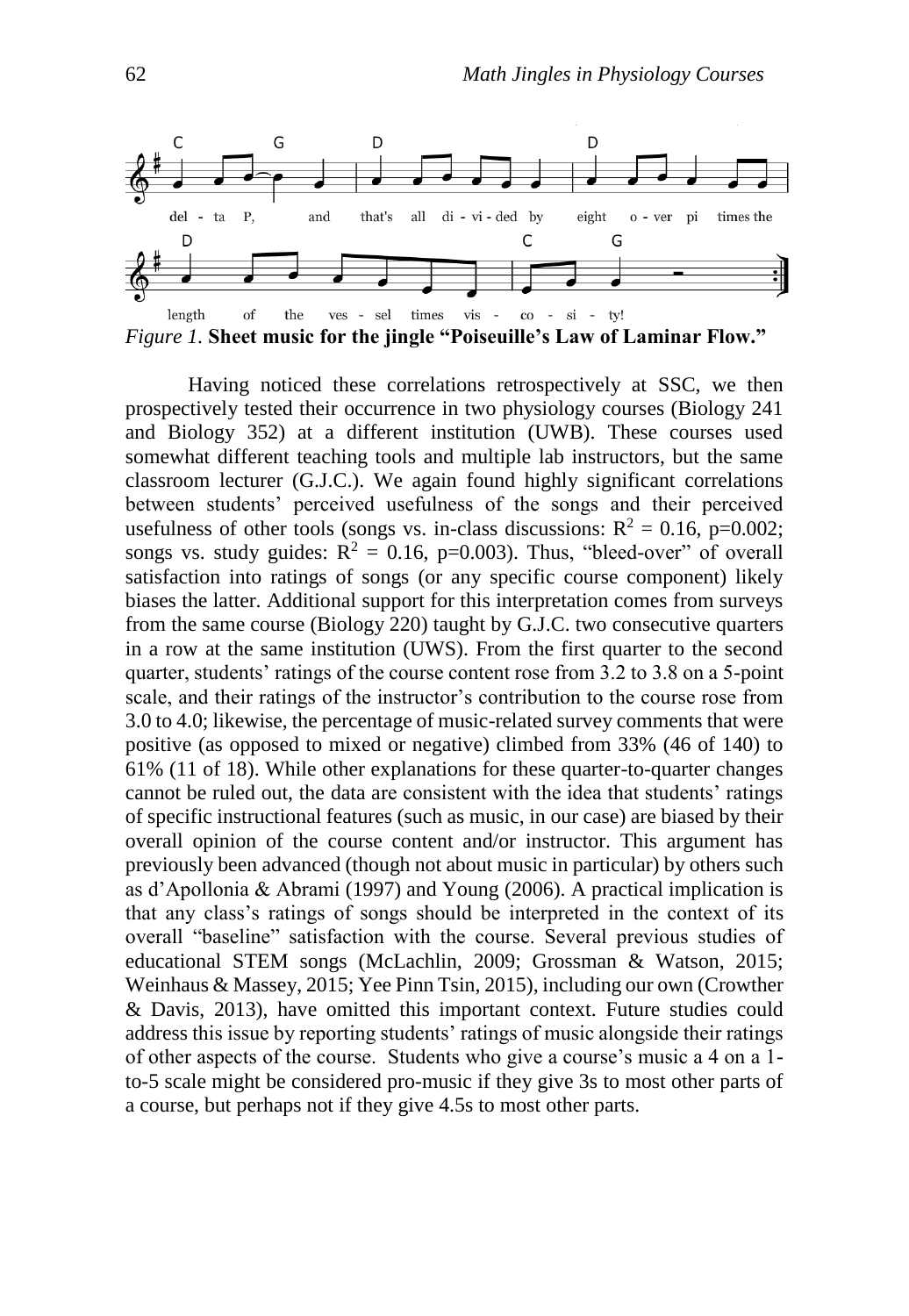

*Figure 2.* **Responses of three different physiology classes to the question "To what degree did the songs used in class help you learn the class material?"** *Possible answers were: very unhelpful (red), unhelpful (orange), neither unhelpful nor helpful (yellow), helpful (light green), and very helpful (dark green).*

## **Part 2: Students' detailed reactions to physiology songs**

Having noticed the limitations of typical survey results like those presented above, we desired more extensive and therefore more valuable feedback to inform our development of songs as biology teaching tools. Fortunately, such feedback was available via generic end-of-course evaluations completed by 433 of the 573 UWS students enrolled in Biology 220 in the spring quarter of 2014. Of these 433 students, 348 answered one or more of the open-ended questions following the multiple-choice questions (see Methods); of these 348, 140 students (40%) commented specifically on the songs used during lectures despite the lack of a song-related prompt and the limited class time devoted to the songs (2% of total lecture time). A summary of these songspecific comments is given in Figure 3. Remarkably, despite the lack of a songrelated prompt, many students made specific suggestions for improving the songs' usefulness. The three most common suggestions (explicit or implied) were (C) class time devoted to songs should be carefully limited (13% of students commenting on the songs), (D) connections between song lyrics and lectures should be made more obvious (10% of students), and (E) songs should be repeated for maximum impact (6% of students). Examples of each type of comment are given in Figure 3.

A song-specific survey completed by 85 students in this same class (see Methods) resulted in two additional findings of note. First, 84% of these students said that any in-class musical exercises should be limited to 6 minutes or less, thus confirming the prevalence of theme C above (Figure 4). Second,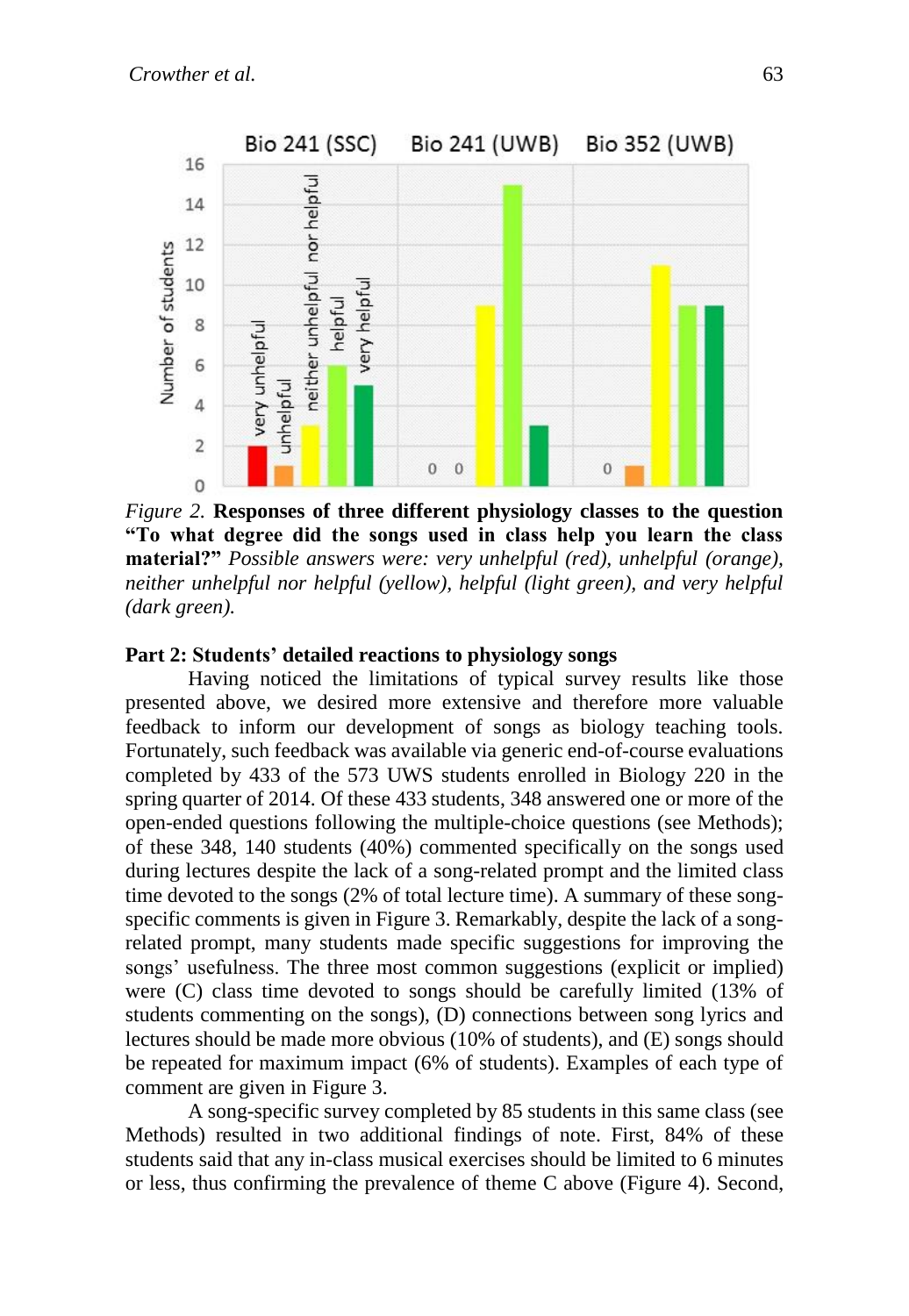among the six featured songs, the two mathematical songs ("Surface Area to Volume Ratio" and "Fick's Law of Diffusion") received the highest and 3<sup>rd</sup>highest ratings, respectively (Figure 5).

#### **Part 3: Development of a suite of math-themed physiology jingles**

Intrigued by the students' possible preference for math-themed songs, and now recognizing the need for clearer songs that reinforce key course content in more obvious ways (theme D above), the lead author developed additional songs covering mathematical relationships central to animal physiology (Table 2). Each song lasts less than one minute, perhaps qualifying it as a "jingle" rather than a full song; this brevity enables concise in-class interludes (theme C). Lyrics, sheet music, and simple online recordings are all now publicly available (at the URLs listed in Table 2) to facilitate subsequent recall and practice (theme E). Thus, the development of these jingles has been informed by students' feedback, as well as checked for accuracy and clarity by a second physiologist (J.L.B.). Brief notes on each jingle are included below; possible questions to ask students about each jingle are included in the Appendix.

**"Cardiac Output and Pulmonary Ventilation."** This jingle compares the analogous equations for calculating cardiac output and calculating pulmonary ventilation. Parallels in the two equations are emphasized by the parallels in the verses, with only a few words changed between the cardiac output verse and the pulmonary ventilation verse. For cardiac output: "Volume moved per beat/Times number of beats per minute/Equals volume of blood per minute;/That's all this equation has in it!" For pulmonary ventilation: "Volume moved per breath/Times number of breaths per minute/Equals volume of air per minute;/That's all this equation has in it!" Our hope is that if a student can recall either one of the two equations, the other will be easy to retrieve.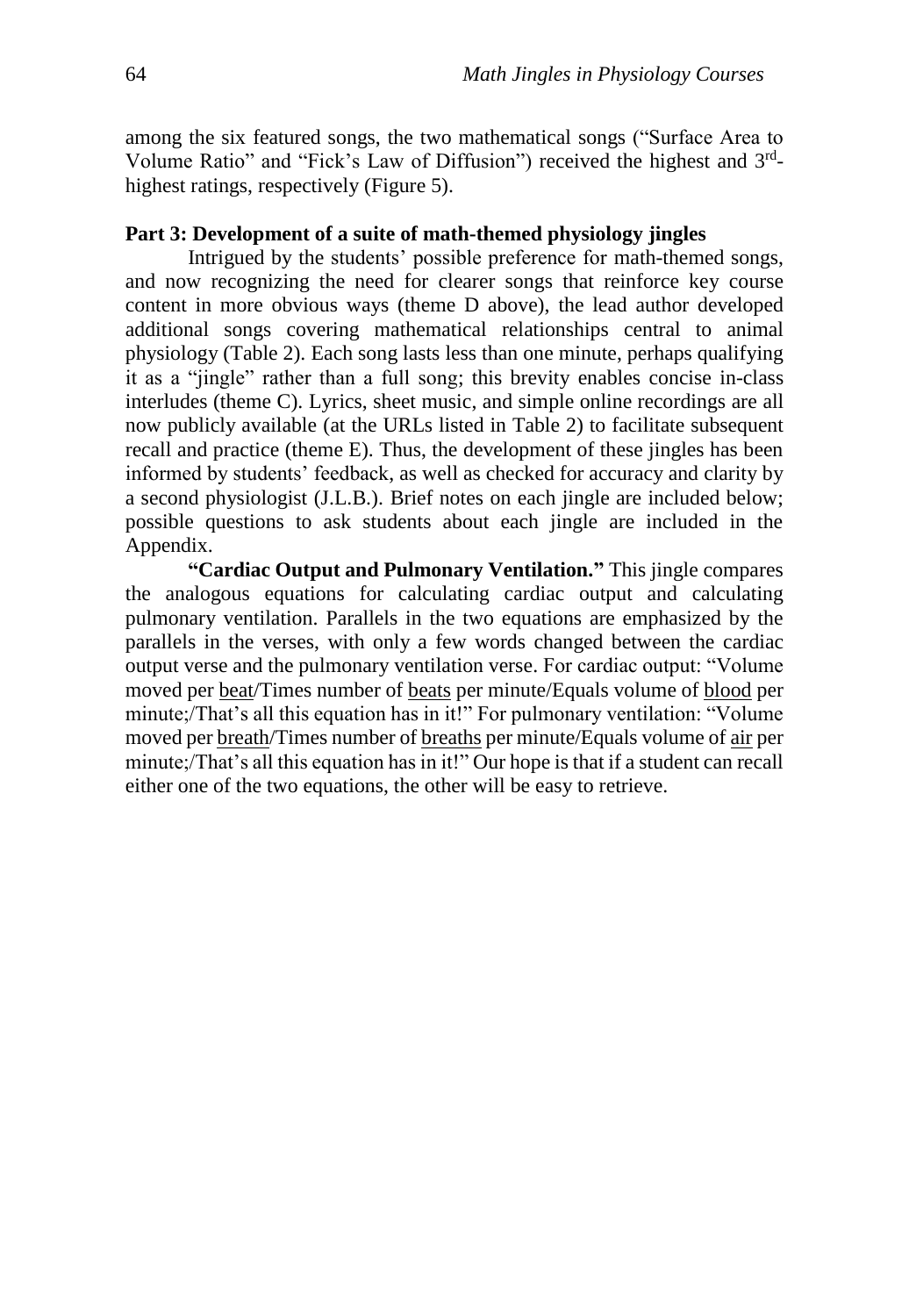

| <b>Theme</b> | Sample student comments (reproduced as written)                                                                                                                                                                                                                                                                                                                                                                                                         |  |  |  |
|--------------|---------------------------------------------------------------------------------------------------------------------------------------------------------------------------------------------------------------------------------------------------------------------------------------------------------------------------------------------------------------------------------------------------------------------------------------------------------|--|--|--|
| А            | . "I know some people found it annoying that you sang, but I loved it! I<br>really think music is a good way to memorize things- I still remember the<br>water cycle song I learned in 7th grade!"<br>• "The music was really helpful. It helped me to cement certain concepts<br>in my mind."                                                                                                                                                          |  |  |  |
| В            | • "The songs wasted valuable class time that could be used actually<br>explaining concepts."<br>• "Stop singing songs, they are a waste of my time, especially when we<br>are behind."                                                                                                                                                                                                                                                                  |  |  |  |
| C            | • "I think shorter little jingles would be much more helpful. They're easier<br>to remember and more [succinct]."<br>• "The songs that the professor tried to teach us, they take up way too<br>much class time for how helpful they are and I feel like I would actually<br>more interested if we were treated like adults and presented the course<br>material in a straightforward manner instead of trying to make it 'fun'. It's<br>not."          |  |  |  |
| D            | • "Many of the songs used did not help us learn the material better, it was<br>simply a class activity that was about the subject we were learning but did<br>not work to enhance our understanding or help remember the material<br>better."<br>. "Make sure to prime the students with what the take home message of<br>the song is before singing."                                                                                                  |  |  |  |
| E            | . "Songs  were a good idea but its hard to really learn from them if you<br>just sing them one time. I can't remember lyrics to any song I heard just<br>once."<br>• "Songs were good, in particular the SA: V ratio. However, that's the only<br>one I can really remember. Having songs to help us remember the material<br>is only beneficial if we can remember them-maybe reference them a bit<br>more during other lectures if they're relevant." |  |  |  |

*Figure 3:* **Comments about physiology songs from UWS Biology 220 students.** (*140 students who commented specifically on songs used in class were classified as shown. Percentages sum to >100% because five students fit into two categories).*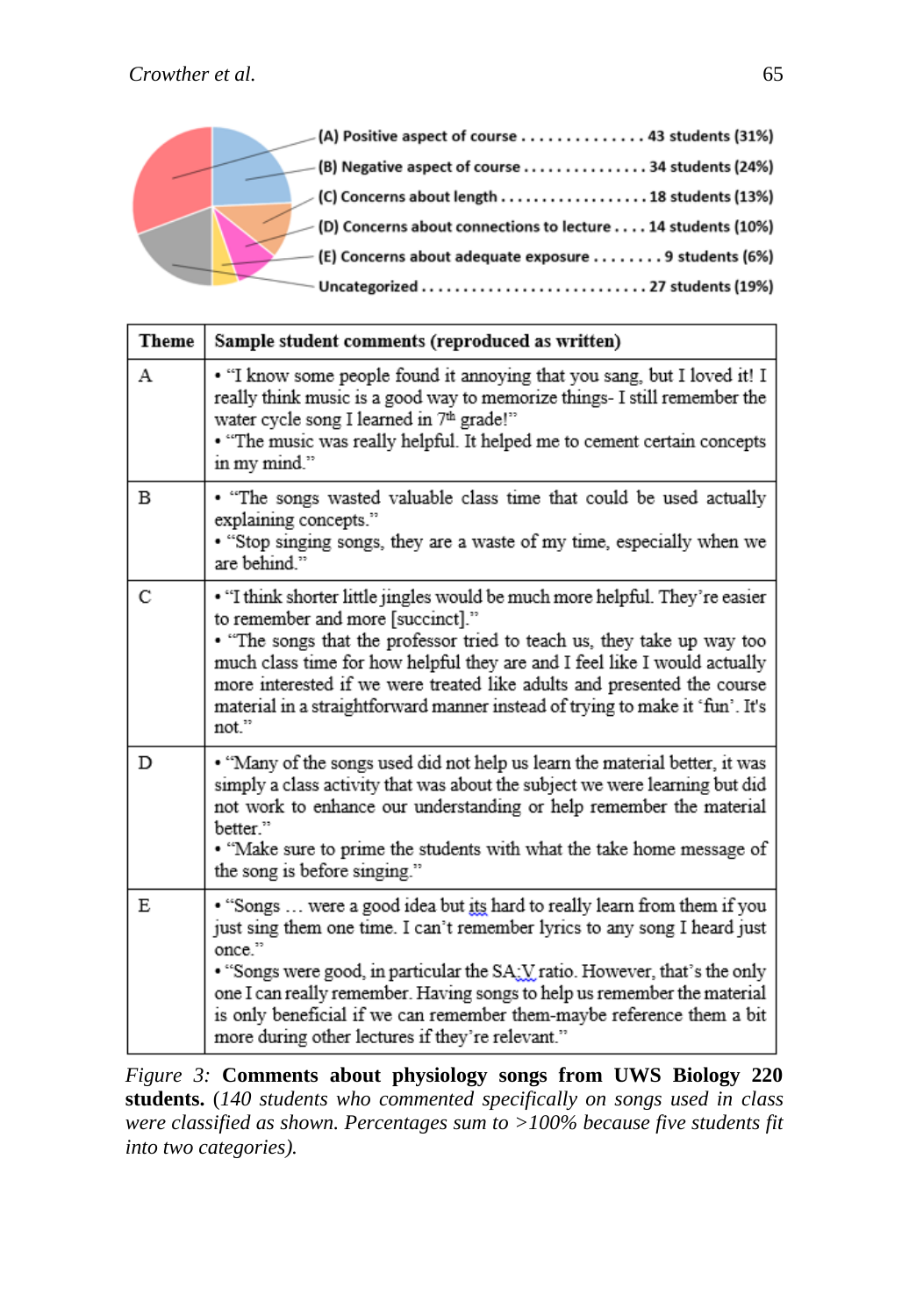

*Figure 4.* **Responses of UWS Biology 220 students (N=85) to a question on the maximum amount of class time that should be devoted to a contentbased song.**



Song Topic

*Figure 5.* **Ratings of UWS Biology 220 students (N=82) of six songs on a 0 to-4 scale.** *Error bars represent standard errors of the mean (SEM). Means with different letters are significantly different from each other (p < 0.01) according to paired t-tests with a Bonferroni correction for multiple comparisons. SA/V and Fick are the two song topics on mathematical relationships.*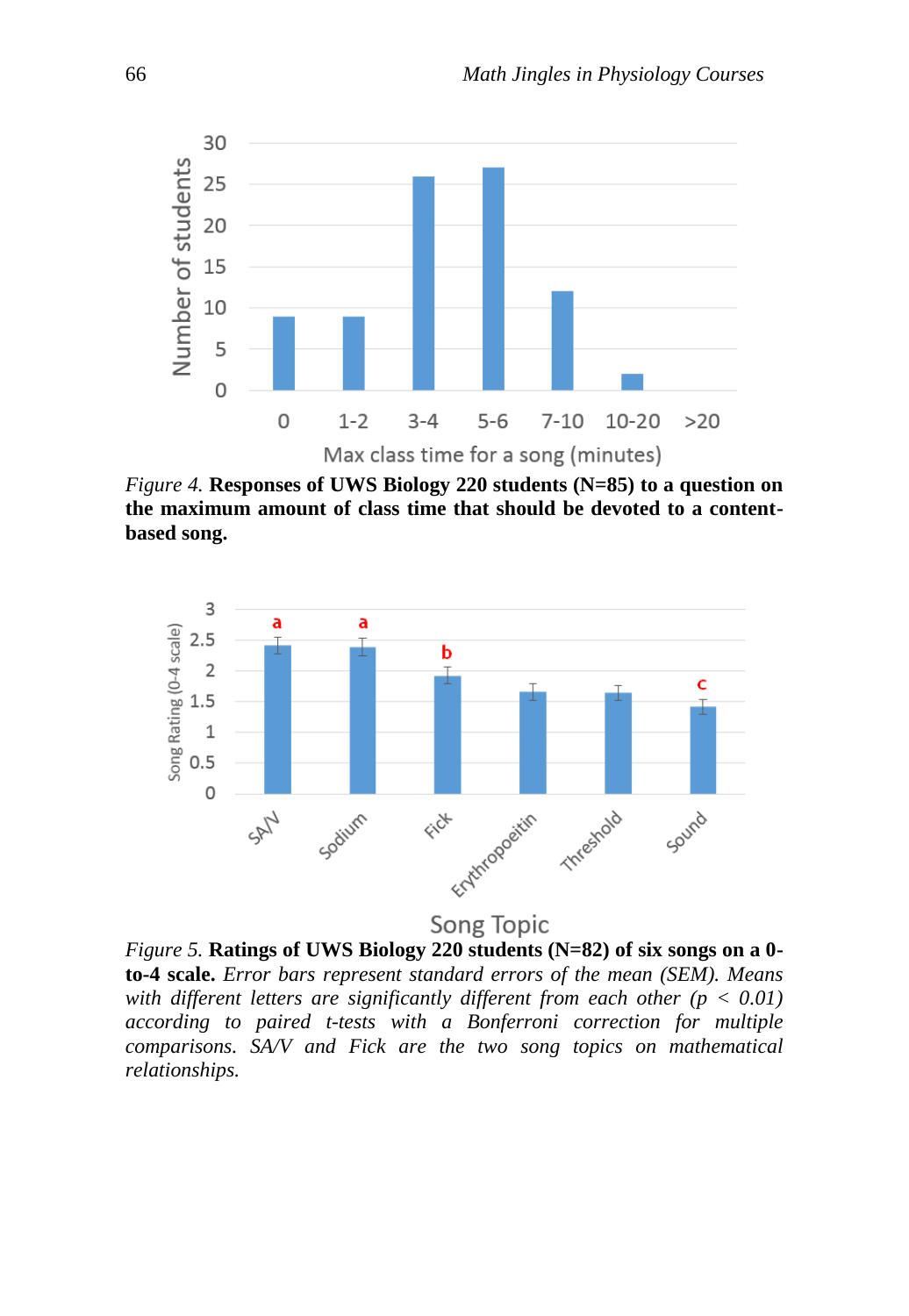|                                                                               |                                                                                                                    | $\mathbf{u}$ represents the property complete $\mathbf{v}$ and $\mathbf{v}$ and $\mathbf{v}$ and $\mathbf{v}$                                                                                                                                                                      |  |  |  |
|-------------------------------------------------------------------------------|--------------------------------------------------------------------------------------------------------------------|------------------------------------------------------------------------------------------------------------------------------------------------------------------------------------------------------------------------------------------------------------------------------------|--|--|--|
| Title<br>(Duration)                                                           | Equation(s)                                                                                                        | Explanation                                                                                                                                                                                                                                                                        |  |  |  |
| Cardiac<br>Output and<br>Pulmonary<br>Ventilation<br>$(\sim 50 \text{ sec})$  | $CO = SV * HR$<br>$PV = TV * RR$                                                                                   | Cardiac output (CO) and pulmonary ventilation (PV)<br>are both calculated in the same way: the volume pumped<br>(stroke volume [SV] or tidal volume [TV]) is multiplied<br>by the frequency of pumping (heart rate [HR] or<br>respiratory rate [RR]).                              |  |  |  |
| http://faculty.washington.edu/crowther/Misc/Songs/2equations.shtml            |                                                                                                                    |                                                                                                                                                                                                                                                                                    |  |  |  |
| Fick's Law<br>of Diffusion<br>$(\sim 40 \text{ sec})$                         | Diffusion rate $=\frac{\Delta P * A * k}{D}$                                                                       | Diffusion rate is directly proportional to the<br>concentration gradient $(\Delta P,$ for partial pressures of<br>gases) and surface area (A), and is inversely<br>proportional to diffusion barrier thickness (D).                                                                |  |  |  |
| http://faculty.washington.edu/crowther/Misc/Songs/fick.shtml                  |                                                                                                                    |                                                                                                                                                                                                                                                                                    |  |  |  |
| In-Lever,<br>Out-Lever<br>$(\sim 50 \text{ sec})$                             | $MA = \frac{L_i}{L_o}$                                                                                             | For loads moved by muscles, the mechanical advantage<br>(MA) equals the length of the in-lever (L <sub>i</sub> ) divided by<br>the length of the out-lever $(L_0)$ .                                                                                                               |  |  |  |
| http://faculty.washington.edu/crowther/Misc/Songs/station8.shtml              |                                                                                                                    |                                                                                                                                                                                                                                                                                    |  |  |  |
| The Nernst<br>Equation<br>$(*40 sec)$                                         | $\begin{array}{l} E_{ion} \\ = \frac{58 \, mV}{z} log_{10}\left(\frac{[ion]_{out}}{[ion]_{in}}\right) \end{array}$ | An ion's equilibrium potential (E <sub>ion</sub> ) can be calculated<br>from its concentrations outside and inside the cell<br>([ion] <sub>out</sub> and [ion] <sub>in</sub> ) and its electrical charge (z).                                                                      |  |  |  |
| http://faculty.washington.edu/crowther/Misc/Songs/nernst.shtml                |                                                                                                                    |                                                                                                                                                                                                                                                                                    |  |  |  |
| Pee Values<br>$(\sim 40 \text{ sec})$                                         | $E = F + S - R$                                                                                                    | In the kidney, a substance's excretion rate $(E)$ equals its<br>filtration rate $(F)$ plus its secretion rate $(S)$ , minus its<br>reabsorption rate (R).                                                                                                                          |  |  |  |
| http://faculty.washington.edu/crowther/Misc/Songs/pee.shtml                   |                                                                                                                    |                                                                                                                                                                                                                                                                                    |  |  |  |
| Poiseuille's<br>$_{\mathrm{of}}$<br>Law<br>Laminar<br>$(*40)$<br>Flow<br>sec) | $Q = \frac{r^4 * \Delta P}{\frac{8}{5} * L * \eta}$                                                                | The rate of blood flow through a blood vessel $(Q)$<br>depends most strongly on the radius of the blood vessel<br>(r). Q also depends on the hydrostatic pressure gradient<br>$(\Delta P)$ , blood vessel length (L), and fluid viscosity (n).                                     |  |  |  |
| http://faculty.washington.edu/crowther/Misc/Songs/poiseuille.shtml            |                                                                                                                    |                                                                                                                                                                                                                                                                                    |  |  |  |
| Surface<br>Area-to-<br>Volume<br>Ratio<br>$(-55 \text{ sec})$                 | $rac{SA}{V} = \frac{6L^2}{L^3} = \frac{6}{L}$                                                                      | Animals' metabolic rates reflect a balance between<br>intake of nutrients via their surface area (SA) and the<br>use of these nutrients by their internal volume (V). For<br>a hypothetical cube-shaped animal, as body length (L)<br>increases, V increases more rapidly than SA. |  |  |  |

*Table 2* **Math-Themed Physiology Jingles Developed During This Study**

<http://faculty.washington.edu/crowther/Misc/Songs/SAtoV.shtml>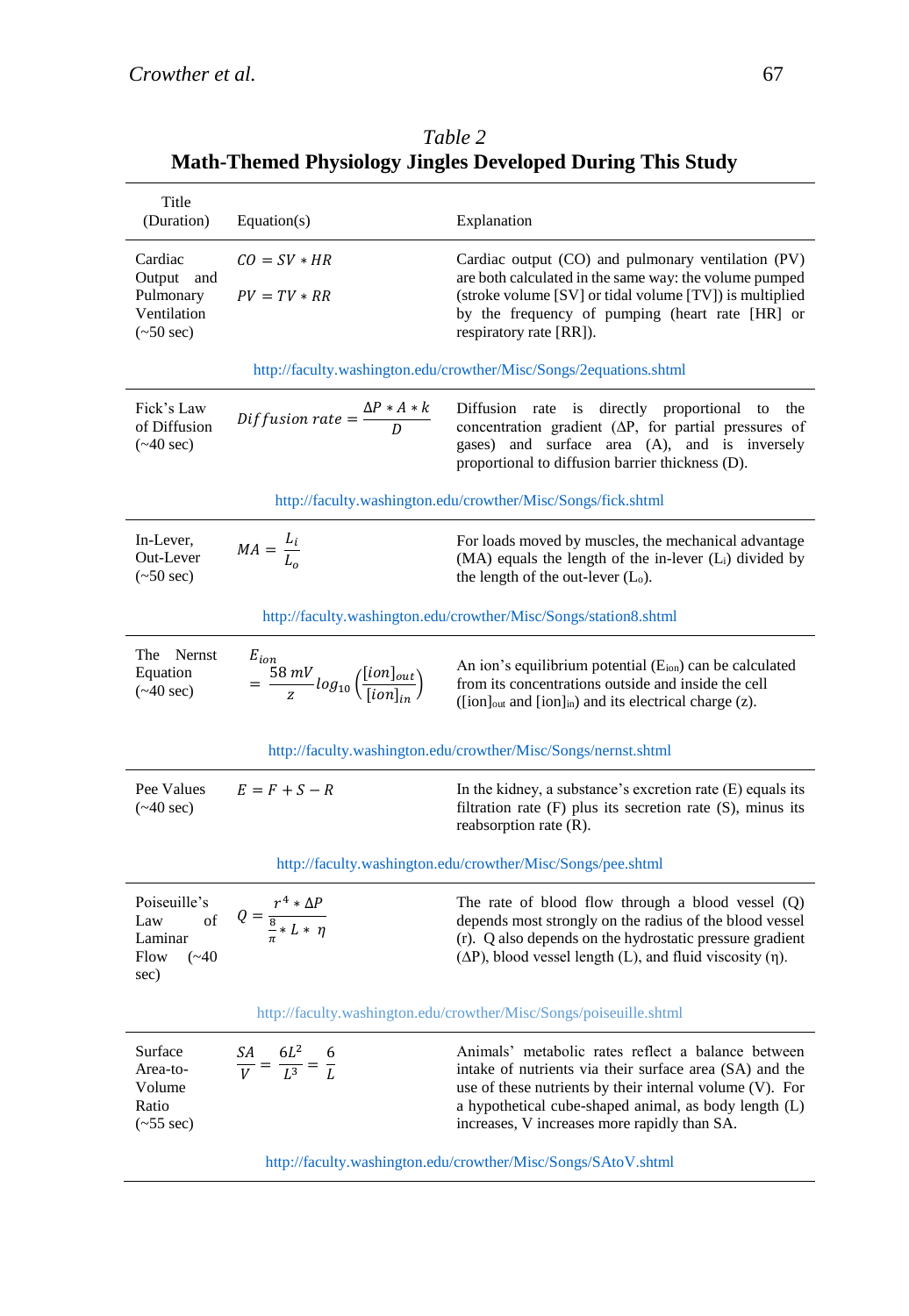**"Fick's Law of Diffusion."** When equations are expressed concisely, the meaning of the abbreviations may be forgotten (Watkins  $\&$  Elby, 2013). "Fick's Law of Diffusion" addresses this issue by presenting the abbreviations in the first half of the jingle, then spelling out the full terms (in the same order) in the second half. Thus, "delta P" corresponds to "pressure difference," "A" corresponds to "surface area," "k" corresponds to "the constant k," and "D" corresponds to "diffusion barrier."

**"In-Lever, Out-Lever."** Students generally remember that mechanical advantage (MA) is equal to a ratio involving the in-lever  $(L<sub>i</sub>)$  and the out-lever (Lo), but they often flip the numerator and denominator. This jingle helps them remember that MA equals  $L_i$  divided by  $L_0$  and points out that a change in either one can improve the mechanical advantage: "Elongate the in-lever, shorten up the out."

**"The Nernst Equation."** This jingle does not present the terms of the equation as one would write them out from left to right; rather, it starts with the ratio of extracellular and intracellular ion concentrations because this is the core of the equation – an ion's equilibrium potential  $(E)$  reflects its relative concentrations outside and inside the cell – and the other terms should not distract from that.

**"Pee Values."** In studying the kidney, many students struggle with the terms *filtration*, *reabsorption* and *secretion*. In particular, they often do not know whether each of these processes moves substances from the blood to the pre-urine or vice versa. They will keep these straight if they understand the jingle's equation, which conveys that filtration and secretion move substances *into* the pre-urine (for excretion) while reabsorption does the opposite.

**"Poiseuille's Law of Laminar Flow"** (Figure 1). The repetition of "r times r times r times r" emphasizes the surprising fact that blood flow rate is proportional to vessel radius (r) raised to the  $4<sup>th</sup>$  power. (In addition, the rhyme with "employ" helps students pronounce the French surname "Poiseuille.")

**"Surface Area-to-Volume Ratio."** This jingle references the formulas for the surface area and volume of a cube:  $6L^2$  and  $L^3$ , respectively, where L is the length of a side of the cube. These formulas should be written out explicitly to avoid confusion (e.g., "Six L to the two" might not otherwise be understood as  $6L^2$ ). Also, the alliteration of "large" and "low" in the line "If you're large, it's low" reminds students to group these two adjectives together: a large body size implies a low surface area-to-volume ratio.

#### **Advice on Implementation**

Based on the data presented in Part 2 and past experience deploying music in the classroom, we recommend that physiology instructors who wish to use a jingle should consider the following. Though some instructors consider music to be a fun way of introducing new topics (Crowther et al., 2016), we usually use songs as recaps or extensions of already-covered topics, so that students have some context in which to interpret the song lyrics (theme D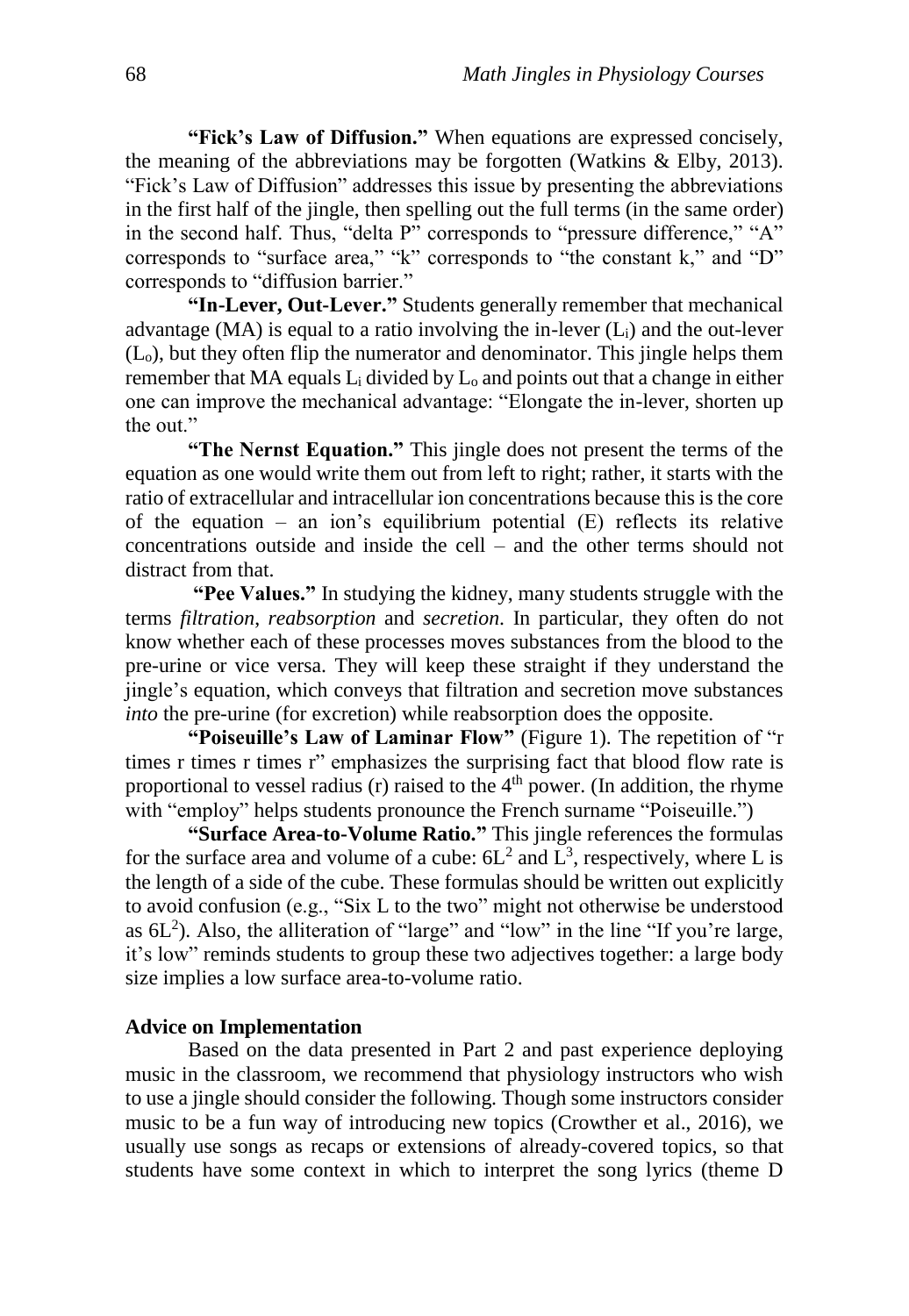above). Instructors should facilitate multiple passes through a jingle (theme E), perhaps by using it in class and also encouraging out-of-class, web-aided practice. Non-singing instructors may wish to recruit musically inclined colleagues, teaching assistants, or student volunteers. In addition, rather than assuming that a jingle "speaks for itself," instructors should help students unpack the highly compact lyrics (theme D). Finally, as with any other aspect of a lecture, advance rehearsal of jingles will help ensure that valuable class time is used efficiently (theme C).

#### **Conclusion**

Obviously, further evaluation will be necessary to assess the effectiveness of the seven jingles listed in Table 2. These jingles are now being evaluated by hundreds of students NOT taught by the lead author; we look forward to reporting these results in a future publication.

While this study focused on college physiology courses due to our expertise and current teaching assignments, our work may be informative to any high school or college-level efforts (e.g., in a math class) to teach math with content-rich music. In particular, we believe that college students' apparently strong preference for very short jingles is an important finding, partly because it contrasts with the extended length of most commercially available math songs for this age group, as catalogued at SingAboutScience.org (Crowther, 2012b). Indeed, it is notable that two of the only studies to demonstrate a positive impact of content-rich math music on test performance (VanVoorhis, 2002; Lesser et al., 2014) used jingles rather than full-length songs as their intervention.

In summary, while math remains a considerable challenge for many biology students, brief content-rich jingles may render it less dreary and more accessible. The examples presented here may, at the very least, provide engaging interludes that are minimally disruptive to existing curricula.

#### **References**

- American Association for the Advancement of Science (2011). *Vision and change in undergraduate biology education: a call to action*. Washington, DC.
- Breckler, J. L., Christensen, T. & Sun, W. (2013). Using a physics experiment in a lecture setting to engage biology students with the concepts of Poiseuille's law. *CBE Life Sciences Education, 12*(2), 262-273.
- Crowther, G. (2012a). Using science songs to enhance learning: an interdisciplinary approach. *CBE Life Sciences Education, 11*(1), 26-30.
- Crowther, G. J. (2012b). The SingAboutScience.org database: an educational resource for instructors and students. *Biochemistry and Molecular Biology Education, 40*(1), 19-22.
- Crowther, G. J. & Davis, K. (2013). Amino Acid Jazz: Amplifying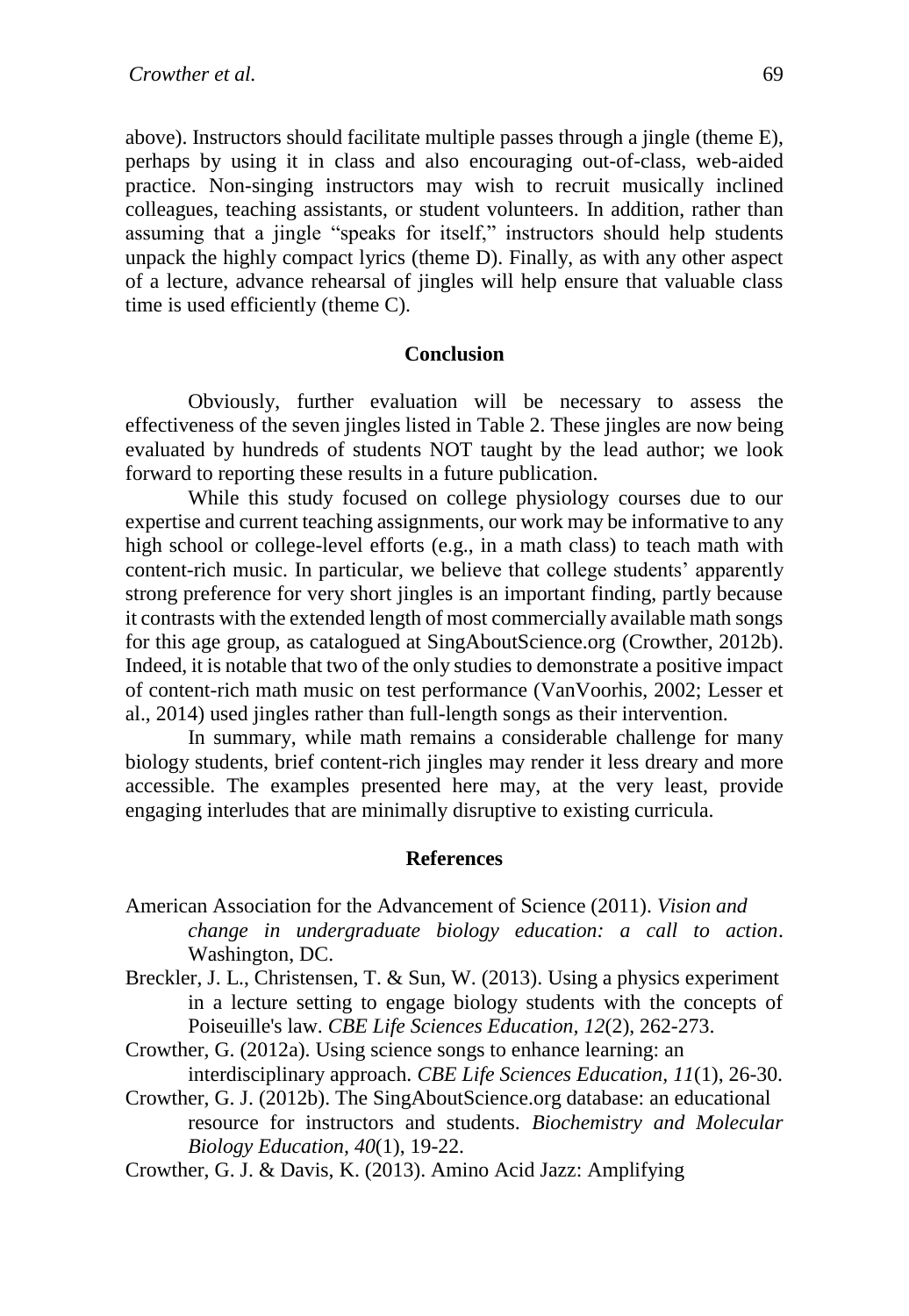biochemistry concepts with content-rich music. *Journal of Chemical Education, 90*(11), 1479-1483.

- d'Apollonia, S. & Abrami, P. C. (1997). Navigating student ratings of instruction. *American Psychologist, 52*(11), 1198-1208.
- Grossman, G. D. & Watson, C. E. (2015). The use of original music videos to teach natural history. *Journal of Natural History Education and Experience, 9*(1), 1-7.
- Human Anatomy & Physiology Society (2006). Position statement on accreditation of faculty in 2-semester human anatomy and physiology courses. *HAPS Educator, 11*(1), 9-10.
- Lesser, L. (2014). Mathematical lyrics: noteworthy endeavours in education. *Journal of Mathematics and the Arts, 8*(1-2), 46-53.
- Lesser, L., Reyes, R., Pearl, D. K. & Weber, J. (2014). Bridging the disciplines with fun: resources and research. Electronic Conference on Teaching Statistics (eCOTS).
- Lesser, L. M. & Pearl, D. K. (2008). Functional Fun in Statistics Teaching: Resources, Research and Recommendations. *Journal of Statistics Education, 16*(3), 1-11.
- Madlung, A., Bremer, M., Himelblau, E. & Tullis, A. (2011). A study assessing the potential of negative effects in interdisciplinary mathbiology instruction. *CBE Life Sciences Education, 10*(1), 43-54.
- McCurdy, S. M., Schmiege, C. & Winter, C. K. (2008). Incorporation of music in a food service food safety curriculum for high school students. *Food Protection Trends, 28*(2), 107-114.
- McLachlin, D. T. (2009). Using content-specific lyrics to familiar tunes in a large lecture setting. *Collect Essays on Learning and Teaching (CELT), 2*, 93-97.
- NGSS Lead States (2013). *Next Generation Science Standards: For States, By States*. Washington, DC, The National Academies Press.
- Robertson, W. H. & Lesser, L. (2013). Scientific skateboarding and mathematical music: edutainment that actively engages middle school students. *European Journal of Science and Mathematics Education, 1*(2), 60-68.
- Smolinski, K. (2011). Learning science using music. *Science Scope, 35*(2), 42- 45.
- Sorgo, A. (2010). Connecting biology and mathematics: first prepare the teachers. *CBE Life Sciences Education, 9*(3), 196-200.
- VanVoorhis, C. R. W. (2002). Stat jingles: to sing or not to sing. *Teaching of Psychology, 29*, 249-250.
- Wai, J., Lubinski, D. & Benbow, C. B. (2009). Spatial ability for stem domains: aligning over 50 years of cumulative psychological knowledge solidifies its importance. *Journal of Educational Psychology, 101*, 817-835.
- Watkins, J. & Elby, A. (2013). Context dependence of students' views about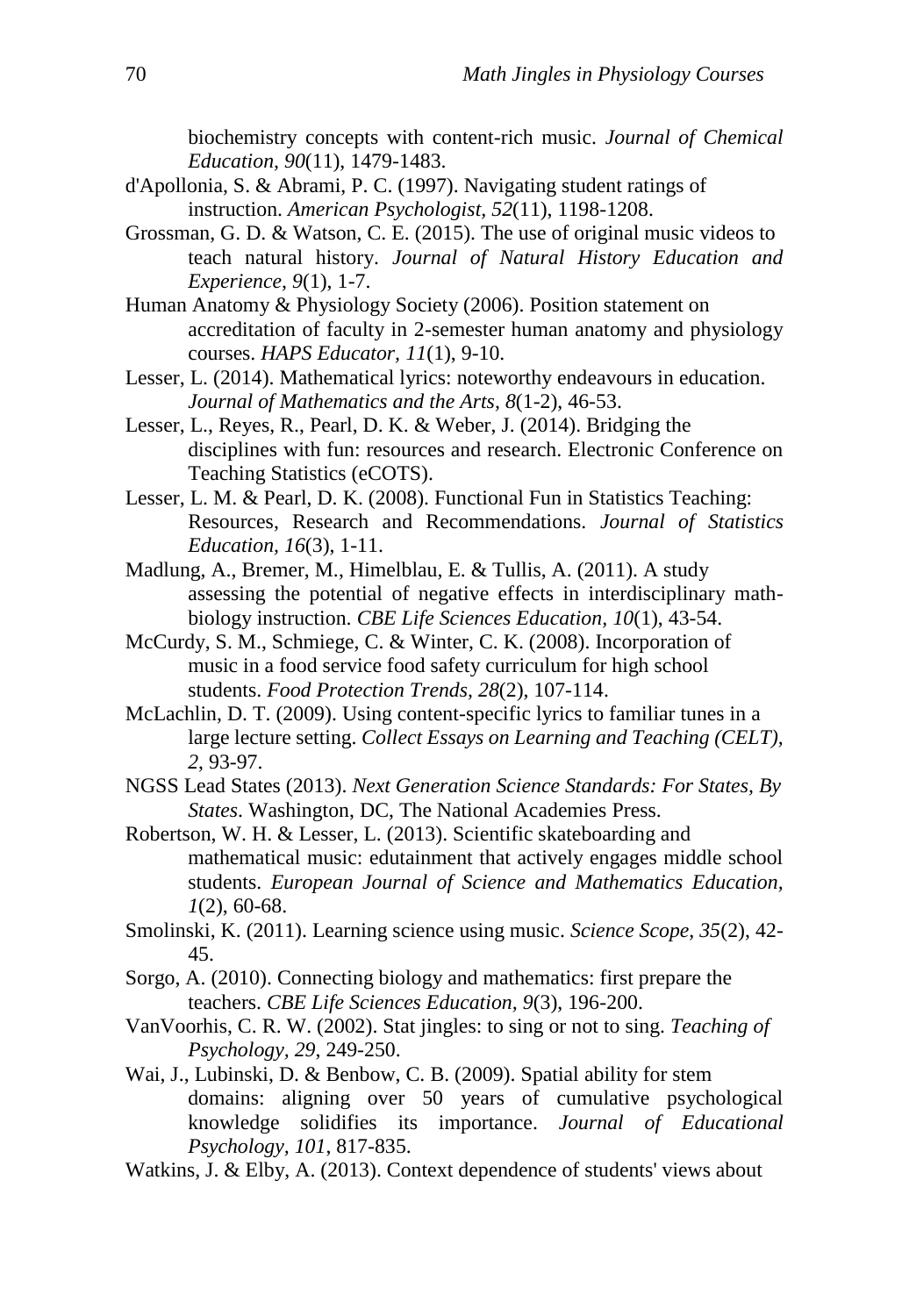the role of equations in understanding biology. *CBE Life Sciences Education, 12*(2), 274-286.

- Weinhaus, A. J. & Massey, J. S. (2015). Pre-lecture reviews with anatomy tunes. *HAPS Educator, 19*(3), 35-38.
- Yee Pinn Tsin, I. (2015). Composing songs for teaching science to college students. *Universal Journal of Educational Research, 3*(10), 724-726.
- Young, S. (2006). Student views of effective online teaching in higher education. *American Journal of Distance Education, 20*(2), 65-77.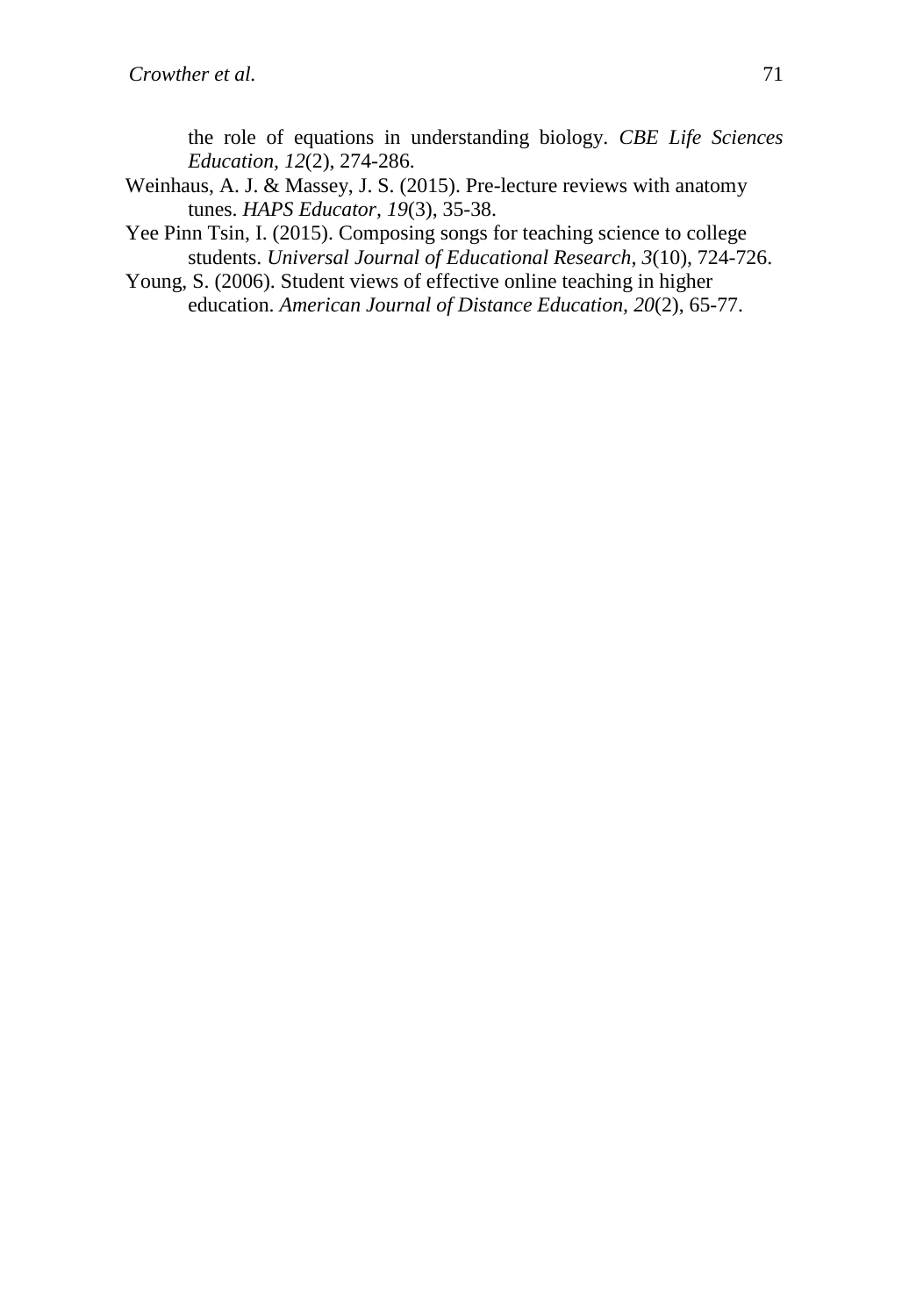# **Appendix Sample Questions to Ask Students about the Physiology Jingles**

#### **"Cardiac Output and Pulmonary Ventilation"**

Questions: (1) The terms *cardiac output*, *stroke volume*, *heart rate*, *pulmonary ventilation*, *tidal volume*, and *respiration rate* are not included in the jingle's lyrics, but their definitions ARE included. Which definitions go with which terms? (2) How do these variables change when you start performing aerobic exercise?

Answers: (1) "Volume of blood per minute" is cardiac output. "Volume moved per beat" is stroke volume. "Number of beats per minute" is heart rate. "Volume of air per minute" is pulmonary ventilation. "Volume moved per breath" is tidal volume. "Number of breaths per minute" is respiration rate. (2) All of these values increase during aerobic exercise.

## **"Fick's Law of Diffusion"**

Questions: (1) Which term of the equation reflects a concentration gradient, which is necessary for diffusion? (2) What does the "constant" k depend on?

Answers: (1) Pressure difference (delta P) refers to a difference in the partial pressures of a gas, and thus reflects a concentration gradient. (2) "Constant" k depends on the temperature, the size of the molecule that is diffusing, the specific medium through which it is diffusing (water? air?), etc.

### **"In-Lever, Out-Lever"**

Questions: (1) What units does Mechanical Advantage (MA) have? (2) What range of values can a Mechanical Advantage have? (3) Mechanical Advantage can also be calculated from the force in  $(F_i)$  and force out  $(F_o)$ , or from the velocity in  $(V_i)$  and velocity out  $(V_o)$ . How do those formulas compare to the one presented in the jingle?

Answers: (1) MA is unitless; the units of the numerator and denominator cancel. (2) In theory, mechanical advantage can be anywhere from just above 0 to far above 1. (3) MA is also equal to  $F_0$  divided by  $F_i$  and to  $V_i$  divided by  $V_0$ .

# **"The Nernst Equation"**

Questions: (1) What is ion valence? (2) What units are carried by the equilibrium potential (E)? (3) What does the value of E mean?

Answers: (1) Ion valence is the charge carried by an ion, such as minus-1 or plus-2. (2) E, an electrical potential, generally is reported in units of millivolts. (3) E is the electrical gradient across the membrane needed to perfectly counterbalance any concentration gradient, such that there is no net movement of the given ion from one side of the membrane to the other.